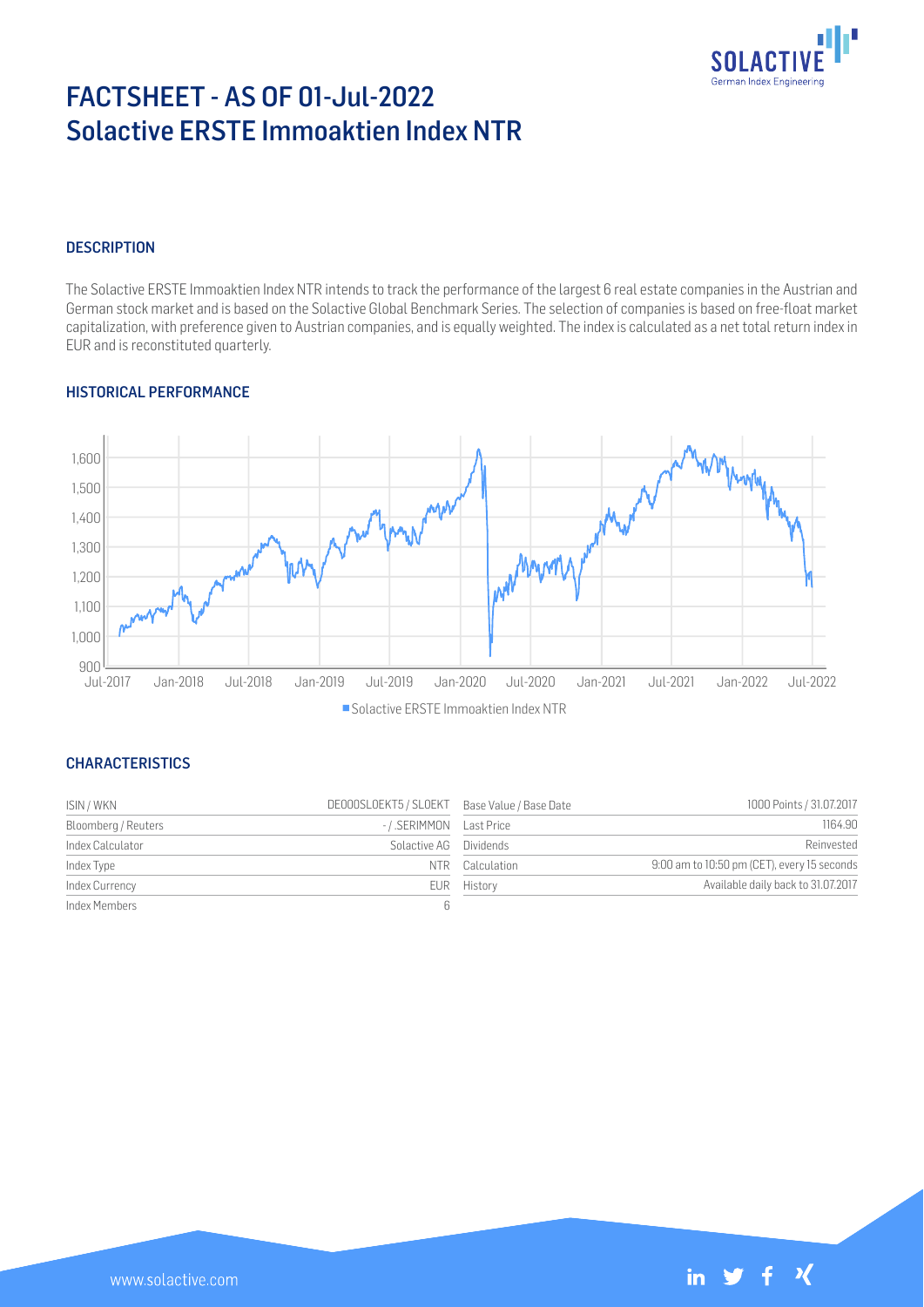

## FACTSHEET - AS OF 01-Jul-2022 Solactive ERSTE Immoaktien Index NTR

### **STATISTICS**

| <b>EUR</b>         | 30D       | 90D       | 180D       | 360D                  | <b>YTD</b> | Since Inception       |
|--------------------|-----------|-----------|------------|-----------------------|------------|-----------------------|
| Performance        | $-13.73%$ | $-19.73%$ | -23.73%    | $-26.08\%$            | -23.73%    | 16.49%                |
| Performance (p.a.) |           |           |            |                       |            | 3.15%                 |
| Volatility (p.a.)  | 26.83%    | 21.97%    | 21.40%     | 17.73%                | 21.40%     | 18.98%                |
| High               | 1356.38   | 1454.85   | 1559.29    | 1638.85               | 1559.29    | 1638.85               |
| Low                | 1164.90   | 1164.90   | 1164.90    | 1164.90               | 1164.90    | 932.66                |
| Sharpe Ratio*      | $-3.09$   | $-2.66$   | $-1.95$    | $-1.46$               | $-1.93$    | 0.20                  |
| Max. Drawdown      | $-14.12%$ | $-19.93%$ | $-25.29\%$ | $-28.92%$             | $-25.29\%$ | $-42.73%$             |
| VaR 95 \ 99        |           |           |            | $-33.3\%$ \ $-57.0\%$ |            | $-27.9\%$ \ $-53.3\%$ |
| CVaR 95 \ 99       |           |           |            | $-44.2\%$ \ $-64.9\%$ |            | $-47.0\%$ \ $-88.4\%$ |

\* Up to 31 December 2021, ex-post Sharpe ratios use as input for the risk free rate term the London Inter-Bank Offered rates in the respective currencies of the index and at a term equal to the observation period. From 3 J 2022 onwards, Sharpe ratios will be / are calculated using as reference risk free rate input the overnight replacement rate for these currencies, namely SONIA (for GBP), SOFR (for USD) and EURIBOR Overnight (for EUR).

COMPOSITION BY CURRENCIES



#### COMPOSITION BY COUNTRIES



## TOP COMPONENTS AS OF 01-Jul-2022

| Company                  | Ticker               | Country | Currency   | Index Weight (%) |
|--------------------------|----------------------|---------|------------|------------------|
| CA IMMOBILIEN ANLAGEN AG | CAI AV Equity        | AT      | <b>EUR</b> | 21.96%           |
| S IMMO AG                | SPI AV Equity        | AT      | <b>EUR</b> | 20.05%           |
| LEG IMMOBILIEN SE        | LEG GY Equity        | DE      | <b>EUR</b> | 16.62%           |
| VONOVIA SE               | VNA GY Equity        | DE      | <b>EUR</b> | 15.84%           |
| AROUNDTOWN SA            | AT1 GY Equity        | LU      | <b>EUR</b> | 13.14%           |
| IMMOFINANZ AG            | <b>IIA AV Equity</b> | A1      | <b>EUR</b> | 12.38%           |